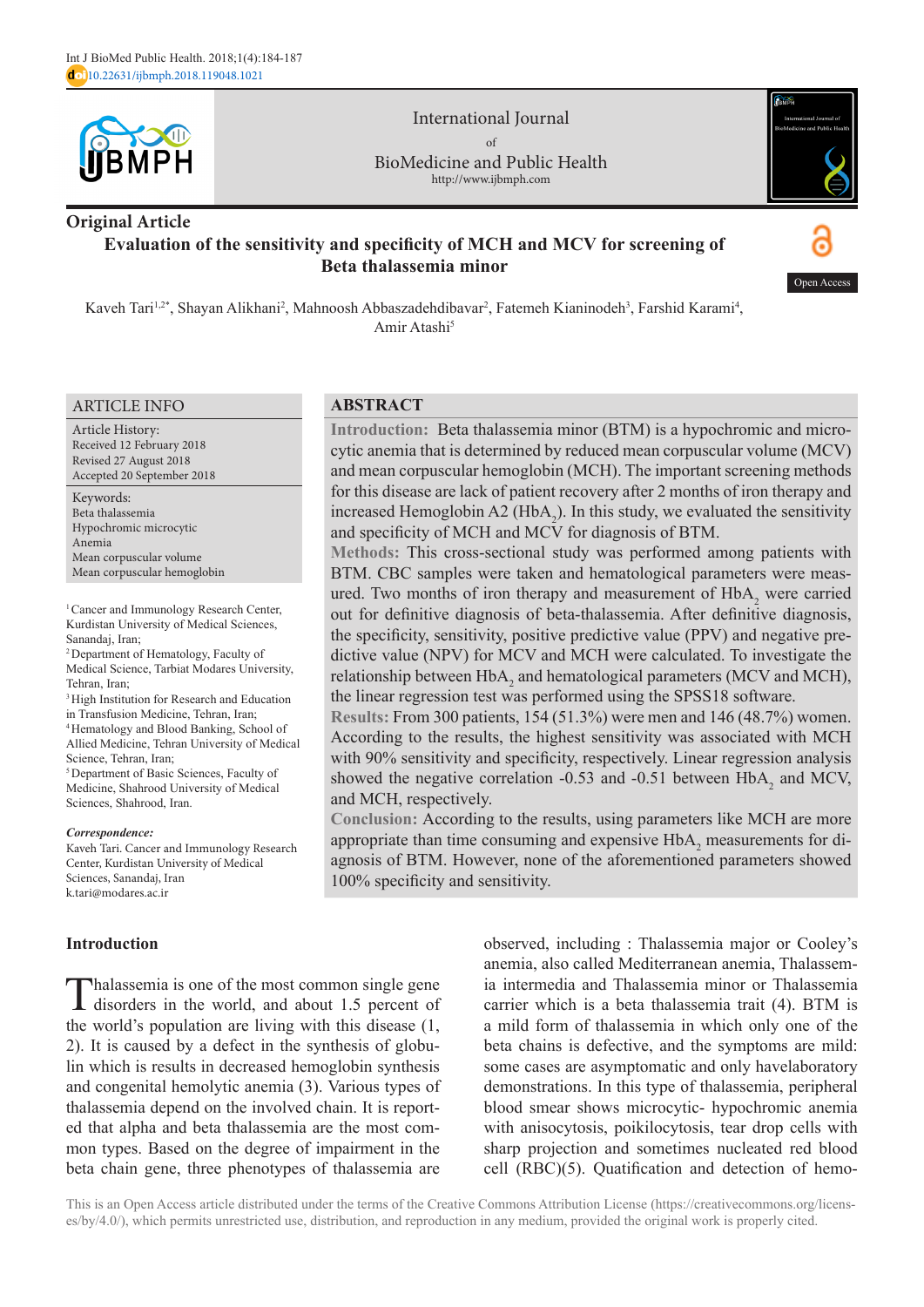globins are often examined by cellulose acetate electrophoresis and DE-52 microchromatography or HPLC. Molecular diagnosis of beta thalassemia often includes PCR-based techniques. Important methods used for these purpose are Reverse Dot Blotting method and Primer-Specfic-Amplification (PSA). If the examination does not determine the type of mutation, beta gene sequencing could be used to detect mutations (6-8). Prenatal diagnostic methods are amniocentesis which is usually done around 15-18 weeks of pregnancy, or examination of chorionic villus in week 11. Fetal cells and fetal DNA analysis could be useful for diagnosis (9). Prevalence of BTM was reported about 4% in Iran which is higher than the prevalnce of BTM-related gene (1.5%). The prevalence of BTM in the province of Mazandaran, Sistan and Baluchestan, Hormozgan and Kerman was high, and the lowest rate was in four provinces of Tehran, Khorasan, Hamedan and Yazd (10). MCV and MCH are the blood parameters representing the average size of RBCs and hemoglobin in RBCs, that are both reduced in BTM and cause microcytic hypochromic anemia.  $HbA_2$  is one of the human hemoglobin types that is normally 1.5 to 3.5 percent, and consists of two β and δ chains. In patients with defects in the construction of the beta chain, the amount of this hemoglobin increases. The current study was done to assess the specificity and sensitivity of MCH and MCV for diagnosis of BTM, and also evaluate the association of  $HbA_2$  with MCV and MCH.

## **Methods**

### **Patients**

In this cross-sectional study, 300 BTM patients referring to Sina laboratory in Sanandaj were included. According to the previus studies, the BTM criteria included hypochromic-microcytic anemia with MCV<80 and MCH<26.5 (11, 12). Definitive diagnosis was based on

#### **Table 1.** Hematological findings of BTM patients

|                | <b>MCV</b> | HbA. | <b>MCH</b> | Age    |
|----------------|------------|------|------------|--------|
| Mean           | 68.7       | 4.32 | 21.5       | 38.26  |
| Std. Error     | 0.40       | 0.08 | 0.15       | 0.61   |
| Std. Deviation | 7.05       | 1.46 | 2.7        | 1.05   |
| Variance       | 49.71      | 2.14 | 7.3        | 112.16 |

the lack of response to iron therapy for two months and increased  $HbA_2$ .

**Sampling and measurement of hematological parameters**

Blood samples were taken from patients and CBC was performed by cell counter device (Mindray, China). MCV and MCH parameters were extracted, and the data were entered into the software for analysis. Measurement of  $HbA_2$  was done by electrophoresis for definitive diagnosis of BTM. Sensitivity, specificity, PPV, NPV and Youden's index of MCV and MCH in the diagnosis of BTM was calculated.

Sensitivity = 
$$
\left[ \frac{true \ positive}{(true \ positive + false \ negative)} \right] \times 100
$$

\nSpecificity = 
$$
\left[ \frac{true \ negative}{(true \ negative + false \ positive)} \right] \times 100
$$

\nPPV = 
$$
\left[ \frac{true \ positive}{(true \ positive + false \ positive)} \right] \times 100
$$

\nNPV = 
$$
\left[ \frac{true \ negative}{(true \ negative + false \ negative)} \right] \times 100
$$

\nYouden's index = (Sensitivity + specificity) - 100

#### **Statistical analysis**

Data were analysed by the SPSS 18 software using the t-test and regression test.

#### **Results**

From 300 patients, 154 (51.3%) were men and 146 (48.7%) women. Table 1 shows the results of hema-

|            | Sensivity                     | specificity | PPV   | <b>NPV</b> | Youden's index |
|------------|-------------------------------|-------------|-------|------------|----------------|
| <b>MCV</b> | O <sub>7</sub><br>71<br>01.11 | 44.44       | 83.33 | 53.33      | 32.15          |
| <b>MCH</b> | 90.58                         | 58.44       | 86.32 | 68.18      | 49.02          |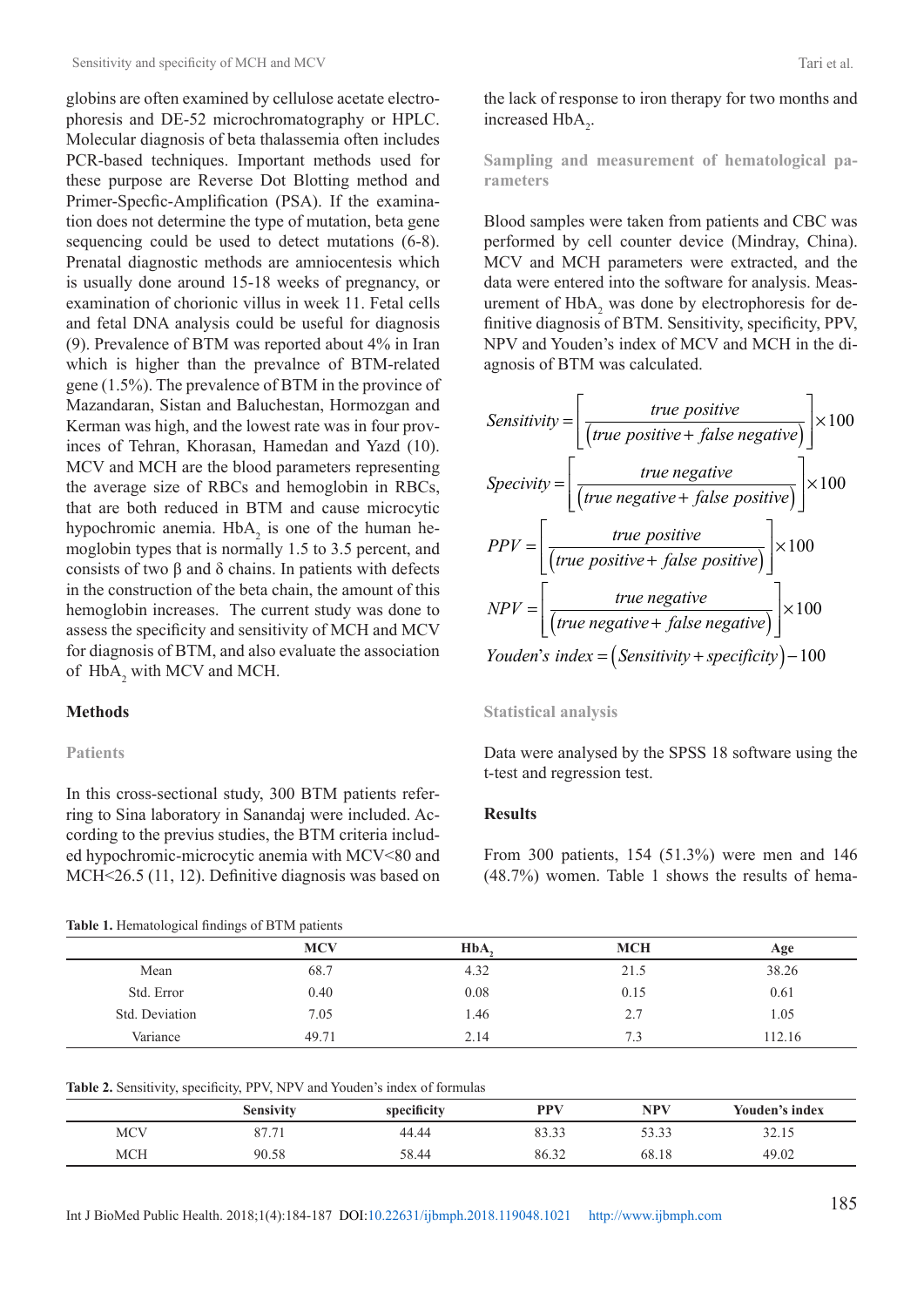tological parameters of BTM patients. MCH had the highest sensitivity and specificity in the diagnosis of BTM. Evaluation of MCV and MCH sensitivity and specificity showed that MCV was more sensitive and specific than MCH, with 90% sensitivity and 58% specificity, versus  $88\%$  and  $44\%$  (Table 2).

### **Discussion**

The best diagnostic method for BMT, which is a hypochromic-microcytic anemia, is measurement of HbA<sub>2</sub> and mutation in beta globin gene, but these tests are time consuming and expensive. Therefore, using other hematological parameters reported in CBC results, seems to be more effective and economic (13). Results of this study showed 90.58% and 87.71% sensitivity, and 58.44% and 44.44% specificity for MCH and MCV, respectively; in MCH=26.5 pg and MCV=80 fl cut-off point. Thus, unlike sensitivity, the specificity of MCH and MCV is low for Screening BTM. Many studies have been conducted in this regard. In our previous study, we evaluated the formulae based on RBC indices in differentiating between iron deficiency anemia and beta thalasemia minor, and suggested the King-Green formula (K and G)=  $MCV \times RDW / Hb \times 100$  for differentiating between them, because of its high sensitivity (14). In the present study, it was shown that the use of MCH and MCV can be helpful due to their high sensitivity in screening BTM, although, their sensitivity is not 100%. In a study by Karimi and colleagues (11), the highest sensitivity for MCH was reported similar to our study,but they reported 98.5% sensitivity for MCH in the diagnosis of BTM unlike our result which was 91%. This contrast may be due to differences in sample size and patients. In the study of Pranpanus and colleagues which was carried out on pregnant women, 95.6% sensitivity in the diagnosis of BTM was reported for MCH (12), that was consistent with our result. The advantage of our study was using proven cut off points for MCH and MCV based on previous studies, while in many studies it was calculated based on common values of sensitivity and specificity. Measurement of MCV and MCH could be helpful in the diagnosis of BTM without measuring  $HbA_2$ .

### **Conclusion**

In conclusion, using MCH could be beneficial in the diagnosis of BTM because of its high sensitivity, low cost and easy measurement.

### **Ethical disclosure**

All the data were extracted from the records. **Acknowledgment**

The authors appreciate Mohammad Boshagh for all of his assistance.

### **Author contributions**

All the authors have accepted responsibility for the entire content of this submitted manuscript and approved submission.

### **Conflict of interest**

The authors declare that they have no conflict of interest.

### **Funding/Support**

None declared.

### **References**

1. Galanello R, Origa R. Beta-thalassemia. Orphanet J Rare Dis. 2010;5(1):11. [doi:10.1186/1750-1172-5-11](https://ojrd.biomedcentral.com/articles/10.1186/1750-1172-5-11)

2. Steinberg MH, Forget BG, Higgs DR, Weatherall DJ. Disorders of hemoglobin: genetics, pathophysiology and clinical management: Cambridge University Press; 2009.

3. Taher AT, Otrock ZK, Uthman I, Cappellini MD. Thalassemia and hypercoagulability. Blood Rev. 2008;22(5):283-92. [doi:10.1016/j.blre.2008.04.001](https://www.sciencedirect.com/science/article/pii/S0268960X08000362)

4. Cao A, Galanello R. Beta-thalassemia. Genet Med. 2010;12(2):61-76.

5. Asadov C, Mamedova T, Kulieva E, Shakhguseĭnova S. Diagnosis of beta-thalassemia. Klin Lab Diagn. 2004(5):45- 7. [PMID:15230118](https://europepmc.org/abstract/med/15230118)

6. Boehm CD, Antonarakis SE, Phillips III JA, Stetten G, Kazazian Jr HH. Prenatal diagnosis using DNA polymorphisms: report on 95 pregnancies at risk for sickle-cell disease or β-thalassemia. N Engl J Med. 1983;308(18):1054- 8. [doi:10.1056/NEJM198305053081803](https://www.nejm.org/doi/full/10.1056/nejm198305053081803)

7. Clarke GM, Higgins TN. Laboratory investigation of hemoglobinopathies and thalassemias: review and update. Clin Chem. 2000;46(8):1284-90.

8. Tuzmen S, Schechter A. Genetic diseases of hemoglobin: diagnostic methods for elucidating β-thalassemia mutations. Blood Rev. 2001;15(1):19-29. [doi:10.1054/blre.2001.0147](https://www.sciencedirect.com/science/article/pii/S0268960X0190147X)

9. Pirastu M, Kan YW, Cao A, Conner BJ, Teplitz RL, Wallace RB. Prenatal diagnosis of β-thalassemia: detection of a single nucleotide mutation in DNA. N Engl J Med. 1983;309(5):284-7. [doi:10.1056/NEJM198308043090506](https://www.nejm.org/doi/full/10.1056/NEJM198308043090506)

10. Miri M, Tabrizi Namini M, Hadipour Dehshal M, Sadeghian Varnosfaderani F, Ahmadvand A, Yousefi Darestani S, et al. Thalassemia in Iran in last twenty years: the carrier rates and the births trend. Ir J Blood Cancer.